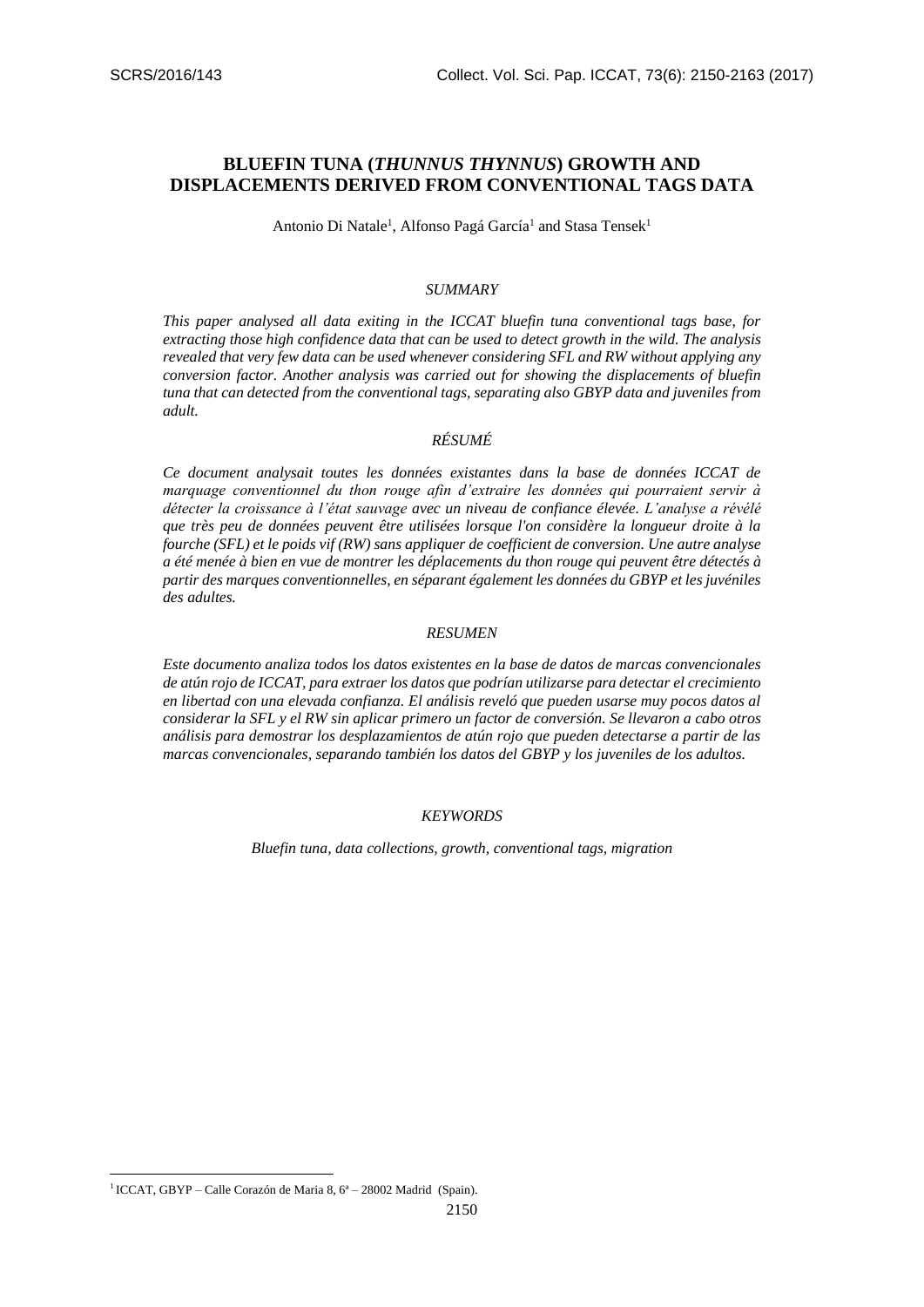### **1. Introduction**

The conventional tagging is one of the traditional activities carried out on bluefin tuna (but also on many other species), ICCAT, since its first times, developed an important tag data base and ICCAT CPCs and scientists should provide all data from their tagging activities, with the objective to have a common reference for all recoveries in the ICCAT Convention area.

ICCAT GBYP carried out institutional conventional tagging activities since Phase 2 and up to Phase 4, then, according to the recommendation of the GBYP Steering Committee, the activities were continued only on a complimentary base by various institutions. The details of tagging activities were regularly provided by GBYP to the Commission and the SCRS (Di Natale *et al*., 2013, 2014, 2016; Di Natale 2015; Di Natale and Idrissi, 2015; Di Natale and Tensek, 2016).

The ICCAT tag bluefin tuna data base was preliminary reviewed with the GBYP activities (Justel Rubio *et a*l., 2014). The GBYP tagging activities have been recently examined under an external contract in Phase 5, which carried out a cost-benefit analysis (Righton *et al*., 2016).

The SCRS Bluefin tuna Species Group, in 2015, had requested GBYP to carry out a comprehensive analysis of the conventional tags exiting in the ICCAT bluefin tuna tag data base, for extracting only the data from those tags having the best quality sets in terms of tag release and tag recovery, trying to find useful data for detecting the bluefin tuna growth in the wild.

# **2. Growth at liberty**

# *2.1 Methods*

For the purpose of studying of Atlantic bluefin tuna (*Thunnus thynnus*) growth in the wild, we used the information stored in the ICCAT database on bluefin tuna conventional tagging (in its latest version of 30 June 2016). Previous studies on growth rates using the ICCAT bluefin tuna tag data base were carried out by Rodríguez-Cabello *et al*. (2007) and Ailloud *et al*., (2014).

The ICCAT conventional tag database includes information on more than 87 thousand conventional tag releases for the period between 1940 and 2016, provided by various entities and programmes, including about 25 thousand tags released by ICCAT GBYP. It is very clear that several conventional tags deployed on bluefin tuna by various entities were never reported to ICCAT.

Only 5,962 of these tagged fish were recaptured and reported to ICCAT. In addition to the low recovery rate (less than 7% in total), the records on release and recovery are incomplete for a large number of fish, lacking crucial information on release/recovery operations (such as date, coordinates, fish size or weight, etc.), thus even reducing the usable dataset (**Table 1**).

For calculating the bluefin tuna growth rate, as requested, we only focused to records that had full information on the date and fish length/weight at the time of both release and recovery. The available tagging dataset has only 1726 records that have complete information on fish length during both release and recapture (**Table 2**) and only 686 records that have complete information of fish weight (**Table 3**). Additionally, in spite of having full information, not all of these records can be used, given the different types and methods of measurement, which were not comparable. In the database, there are 11 different types of length measures (**Table 4)** and 3 different types of weight measures (**Table 5**). Additionally, the records include the information if these length and weight measures were taken by estimation or by actual measuring.

In order not to introduce any additional bias in further calculations, we decided not to use any conversion factor and keep only raw data, as they were reported. In addition, we decided to use only reliable data, thus removing all those where length or weight was estimated instead of measured and also excluding the records where the measurement method was unknown.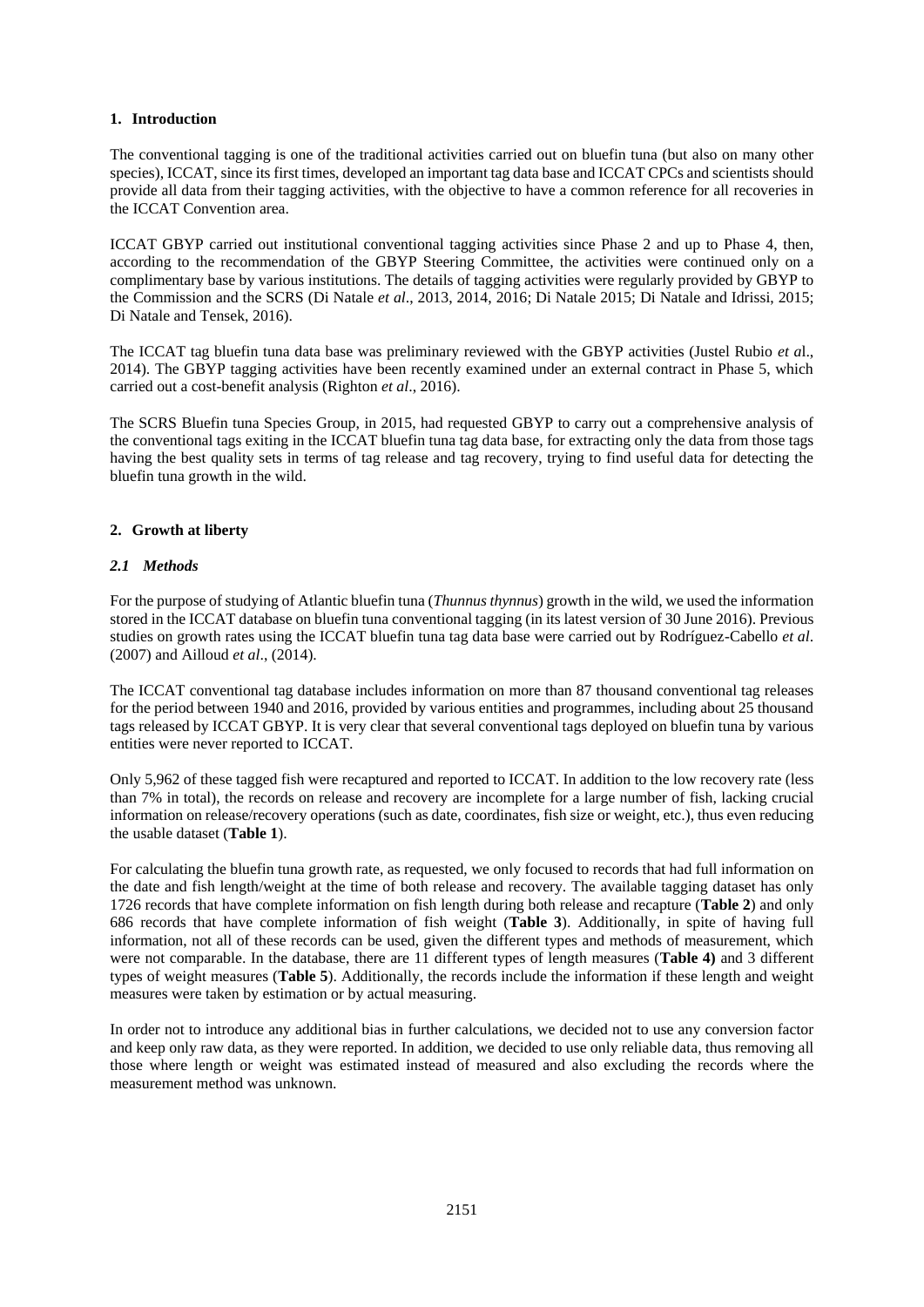Therefore, we only kept the paired release-recovery records that have both information on fish length and where it was specified as straight fork length or lower jaw fork length (length type=FL, LJF and length method=M, MMT, MCA). Respective to data on weight, we only kept the records where the weight was specified to be round weight, not estimated, and taken by actual measuring (weight type=RD and weight method=M, MDY). Furthermore, size and weight data where recapture occurred in farms were also removed, presuming that those fish followed different growth rates.

The analysis of available records for calculating growth rate, showed that there were only 719 records with available data on fish length and only 14 that have available data on weight, following the aforementioned criteria. Therefore, we decided to calculate the growth rate based on the length increment over time in liberty. The dataset with available records was further reduced on 582, because we had to remove 81 records where the growth in length was negative (possibly due to measurement problems) and 56 records for a very short time at liberty where the growth was zero.

The absolute growth rate was calculated as the increase in length (the difference in length at recapture and release) over time at liberty (number of days tag stayed attached to the fish). The relative growth rate was calculated as the absolute growth rate divided by the length of the fish.

# *2.2 Results*

The analysis of those records having known and presumably reliable fork length at the time of release and recapture for wild fish (N=1720) revealed that the most fish had the length between 50-110 cm at the time of release (**Figure 1**) and 50-130 at the time of recapture (**Figure 2**). Minimum length at release was 30 cm and maximum 259 cm, while the mean fork length was 73 cm (data in the period 1960-2016). For these fish, the recapture occurred from minimum 1 day to maximum 5,529 days, with a mean of 325 days. Regarding the length at recapture, the minimum one was 32 cm, maximum 292 cm, while the mean fork length at recapture was 90 cm (data for the period 1963- 2016).

The analysis of the records of known round weight at the time of release and recapture for wild fish (N=680) revealed that most of the fish had the weight up to 20 kg at the time of release (**Figure 3**) and up to 120 kg at the time of recapture (**Figure 4**). The minimum weight at release was 2 kg and the maximum was 550 kg, while the mean round weight was 66 kg (data in the period 1940-2016). For these fish, the recapture occurred from minimum 1 day to maximum 13,681 days, with the mean of 555 days. Regarding the weight at recapture, the minimum was 2.27 kg, and the maximum was 476 kg, while the mean round weight at recapture was 86 kg (period 1961-2016).

The absolute growth rate is calculated for each fish and shown on a scatter plot (**Figure 5**) as a variable depending on the length category of the fish. The same principle was used for the relative growth rate as well (**Figure 6**). Finally, the absolute growth rate was shown on box and whiskers plot (**Figure 7**). Due to the poor number of reliable data for growth and the high variability, it was decided not to calculate any growth curve and rate for these fish, even if data are logically available for SCRS for any further study and calculation.

### **3. Displacements**

The basic analysis on the bluefin tuna displacements for those fish that had both release and recovery positions showed a much better situation than the size data. As a matter of fact, over 5962 fish having both data, 5434 fish (equal to 91.14%) had position data that have been validated. The data by decade are shown on **Table 6**.

For plotting the displacements data by decade, it was decided to use the recovery date as reference. **Figure 8** shows the various maps by decade.

A separate plot was extracted for the conventional tags deployed by ICCAT GBYP, because in this case there was a high percentage of reliable position data (**Table 7**). All these tagged bluefin tunas are shown on **Figure 9**. Furthermore, taking into account that the GBYP conventional tagging activities were focused mostly on juveniles, as recommended by the GBYP Steering Committee, a separate plot for the displacements of juveniles is provided on **Figure 10**.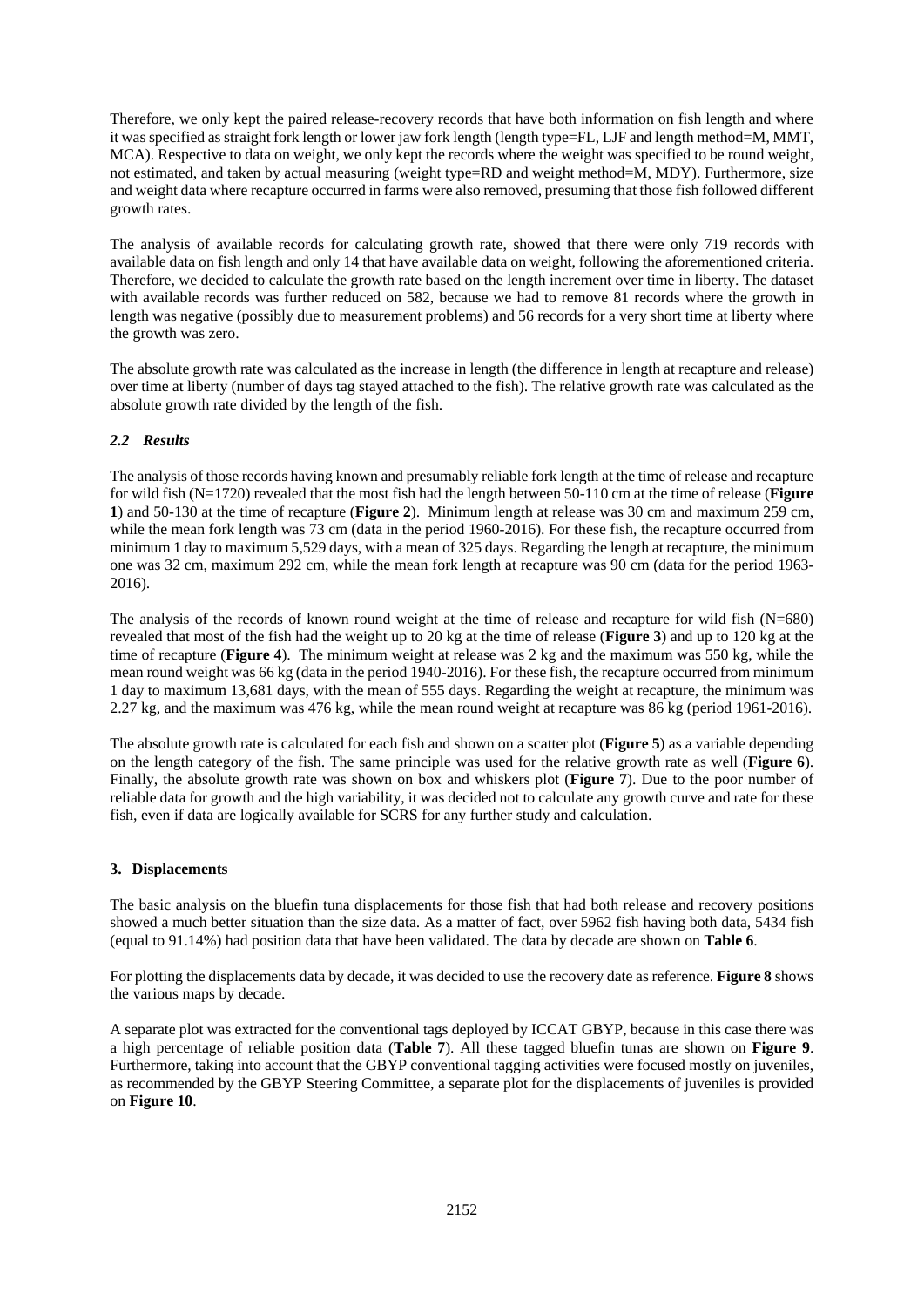Long distance displacements are very clear in all decades, with some extremes when bluefin tuna had important presence in some areas like Norway and South Atlantic. As noticed in a previous paper (Di Natale *et al*., 2013), just few tagged fish arrived in the southern Atlantic Ocean and this fact might have several motivations, including the extremely low reporting rate from these areas and fisheries.

Intense transatlantic movements are also very clear, particularly when tagging activities were better distributed on both sides of the Atlantic Ocean. As shown by **Figure 10**, these transatlantic movements are related also to juvenile fish, sometimes recaptured after less than one year in liberty.

The recent GBYP conventional tagging activities in the Mediterranean Sea and in the Bay of Biscay showed also several interesting displacements within the Mediterranean, which supported other data provided by satellite tags.

#### **4. Discussion**

The evidences available from the analysis of the ICCAT conventional tag data base are the followings:

- (a) several data sets, concerning tag deployments carried out under the control of various institutions, are not provided to ICCAT; this fact, pointed out in previous reports by both SCRS and GBYP, is not only undermining all efforts, but it is also producing several problems when one of these unreported tag is recovered; every time this happens, a huge amount of work is necessary for trying to find the release data and many times this work is finally unsuccessful.
- (b) The low tag recovery rates may be improved with a better awareness of both the confidentiality provided to the fishermen recovering the data and a better knowledge concerning the scientific use of the tag data, something that must involve all stakeholders.
- (c) The low number of the best quality data, along with the many types of measures taken by the different taggers create several serious problems for using the conventional tags data; even if practical problems can be sometimes understood, it should be more useful to use a common best practice for measuring the fish (SFL), at least when scientists are carrying out the tagging.
- (d) Having different types of measures and weight in the data base automatically implies that it is necessary to apply the conversion factors for homogenising the data and obtain higher usable numbers of data sets; the use of conversion factors induces additional biases, which can be very important when studying a growth rate.

These conclusions are not entirely new, but this is the first time that there is a very clear evidence of the strong limits existing in the conventional tag data, besides what was already pointed out by Ailloud *et al*. (2014). It is important that SCRS should consider, as it was requested in the past, to request a specific Recommendation to the Commission, making mandatory for all ICCAT CPCs to provide the tag release data to the ICCAT data base. This is essential not only for bluefin tuna, but also for all other ICCAT species.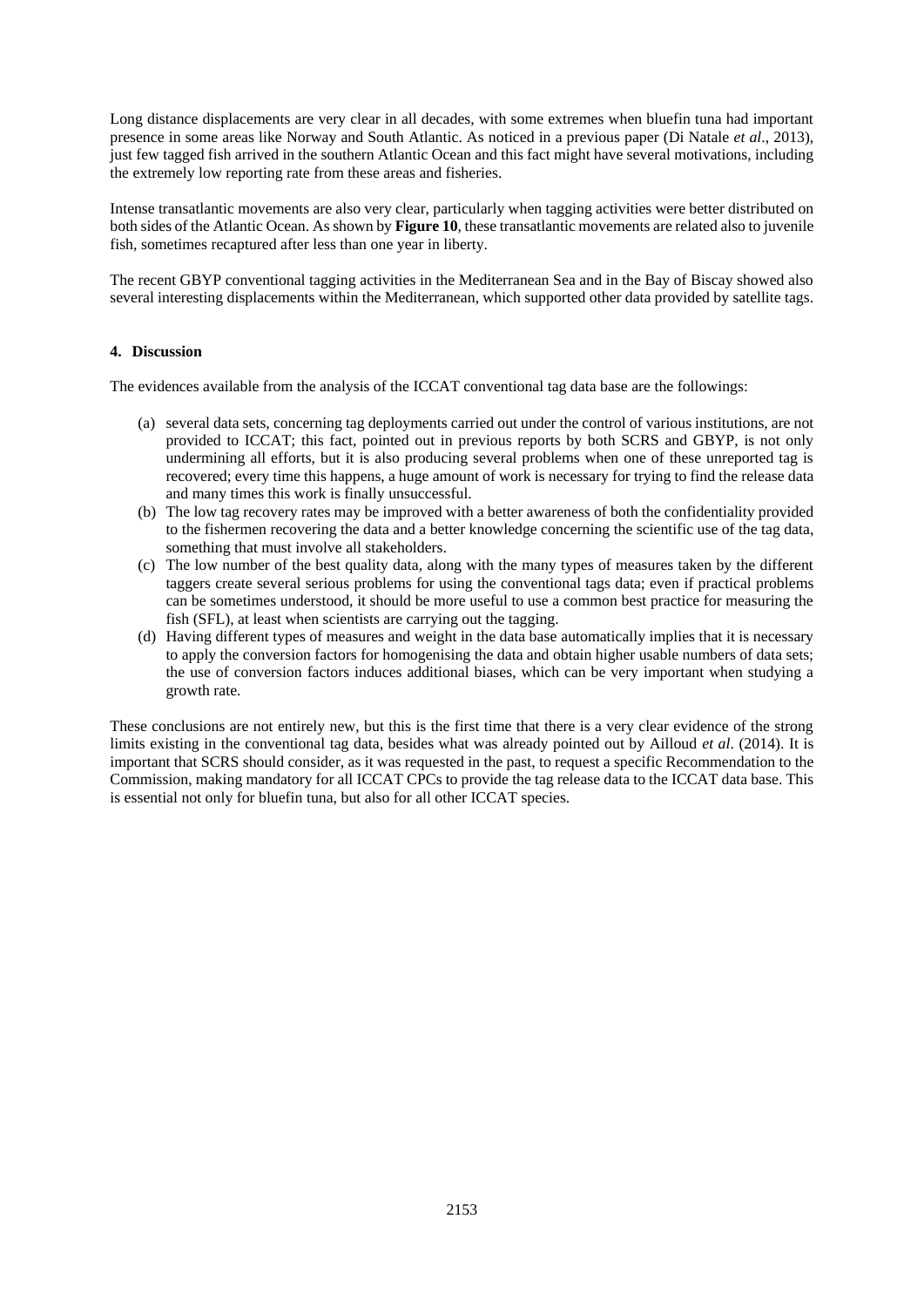#### **References**

- Ailloud L.E., Lauretta M.V., Hoenig J.M., Walter J.F., Fonteneau A., 2014. Growth of Atlantic Bluefin Tuna determined from the ICCAT tagging database: a reconsideration of methods. Col. Vol. Sci. Pap. ICCAT, 70(2): 380-393.
- Di Natale A., 2015, ICCAT Atlantic-wide Research Programme for Bluefin Tuna (GBYP), Activity Report for the first part of Phase 4 (2013-2014). Coll. Vol. Sci. Pap. ICCAT, 71 (3), 1174-1214.
- Di Natale A., Idrissi M., Justel Rubio A., 2013. The mystery of bluefin tuna (*Thunnus thynnus*) presence and behavior in the central South Atlantic in recent years. Coll. Vol. Sci. Pap. ICCAT, 69 (2): 857-868.
- Di Natale A., Idrissi M., Justel Rubio A., 2014 ICCAT-GBYP Tag Recovery Activities (up to September 2013). Coll. Vol. Sci. Pap. ICCAT, 70 (2): 556-564.
- Di Natale A., Idrissi M., 2015. Review of the GBYP tagging activities. Coll. Vol. Sci. Pap. ICCAT, 71(3): 1125- 1143.
- Di Natale A., Tensek S., 2016, ICCAT Atlantic-wide Research Programme for Bluefin tuna (GBYP). Activity report for the last part of Phase 4 and the first part of Phase 5 (2014-2015). Col. Vol. Sci. Pap. ICCAT, 72 (6): 1477-1530.
- Di Natale A., Tensek S., Pagá Garcia A., 2016, Preliminary information about the ICCAT GBYP tagging activities in Phase 5. Col. Vol. Sci. Pap. ICCAT, 72 (6): 1589-1613.
- Justel Rubio A., Ortiz M., Parrilla A., Idrissi M., Di Natale A., 2014. Preliminary review of ICCAT bluefin tuna conventional tagging database. Coll. Vol. Sci. Pap., ICCAT, 70 (2): 299-320.
- Rodríguez-Cabello C., Restrepo V.R., Rodríguez-Marín E., Cort J.L., de la Serna J.M. 2007. Estimation of Northeast Atlantic Bluefin Tuna (*Thunnus thynnus*) Growth Parameters from Tagging Data. Col. Vol. Sci. Pap. ICCAT, 60(4): 1258-1264.
- Righton D., De Oliveira J., Metcalfe J., Payne A., Riley A., Scutt-Phillips J., Wright S., 2016. Cost-benefit analysis of the ICCAT GBYP tagging programme. Report to GBYP, CEFAS, C7047: 1-64.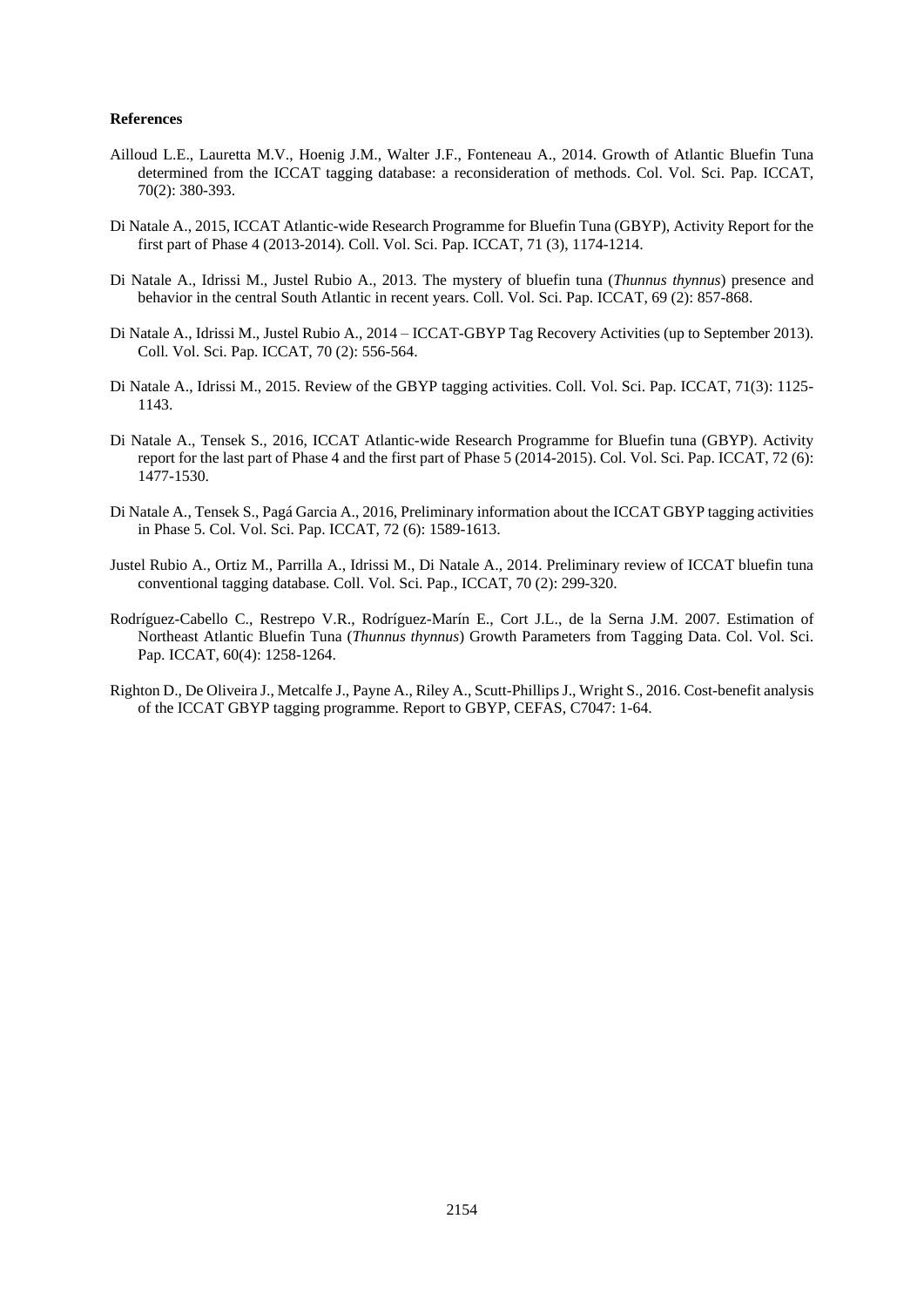**Table 1.** Number of records in the ICCAT conventional tagging database (as of 30 June 2016), showing number of usable paired release-recovery records.

| <b>Details</b>                                                     | N      | <b>Notes</b>                    |
|--------------------------------------------------------------------|--------|---------------------------------|
| Tags release records                                               | 87.199 |                                 |
| Tags recovery records                                              | 5.962  | Recovery is less than 7%        |
| Tags recovery records, known<br>dates of release and recovery      | 5.668  |                                 |
| Fish recovered                                                     | 5.662  | 6 fish were second released     |
| Fish recovered, with both FL<br>values measured                    | 723    |                                 |
| Fish-wild recovered, both FL<br>values measured                    | 719    | 4 fish were recaptured in farms |
| Fish-wild recovered, with both FL<br>values measured, growth $>=0$ | 638    | 81 fish show negative FL growth |
| Fish-wild recovered, with both FL<br>values measured, growth $>0$  | 582    | 56 fish show 0 FL growth        |

**Table 2.** Number of records with unavailable information on length, available but not reliable and potentially reliable information, within paired release recovery records in the ICCAT conventional tags database.

| Recovery     | Don't have one or both length<br>values, or length type<br>different than $FL$ (LJF) | Have both FL<br>values, but the<br><i>method is</i><br>estimated or<br>unknown | Have both FL values,<br>measured | Total |
|--------------|--------------------------------------------------------------------------------------|--------------------------------------------------------------------------------|----------------------------------|-------|
| Farm         | 26                                                                                   |                                                                                |                                  | 32    |
| Wild         | 3910                                                                                 | 1001                                                                           | 719                              | 5630  |
| <b>TOTAL</b> | 3936                                                                                 | 1003                                                                           | 723                              | 5662  |

**Table 3.** Number of records with unavailable information on weight, available but not reliable and potentially reliable information, within paired release recovery records in the ICCAT conventional tags database.

| Recovery     | Don't have one or both<br>weight values, or weight<br>type different than RD | Have both RD values,<br>but the method is<br>estimated or unknown | Have both RD values,<br>measured | Total |
|--------------|------------------------------------------------------------------------------|-------------------------------------------------------------------|----------------------------------|-------|
| Farm         | 26                                                                           |                                                                   |                                  | 32    |
| Wild         | 4950                                                                         | 666                                                               |                                  | 5630  |
| <b>TOTAL</b> | 4976                                                                         | 672                                                               |                                  | 5662  |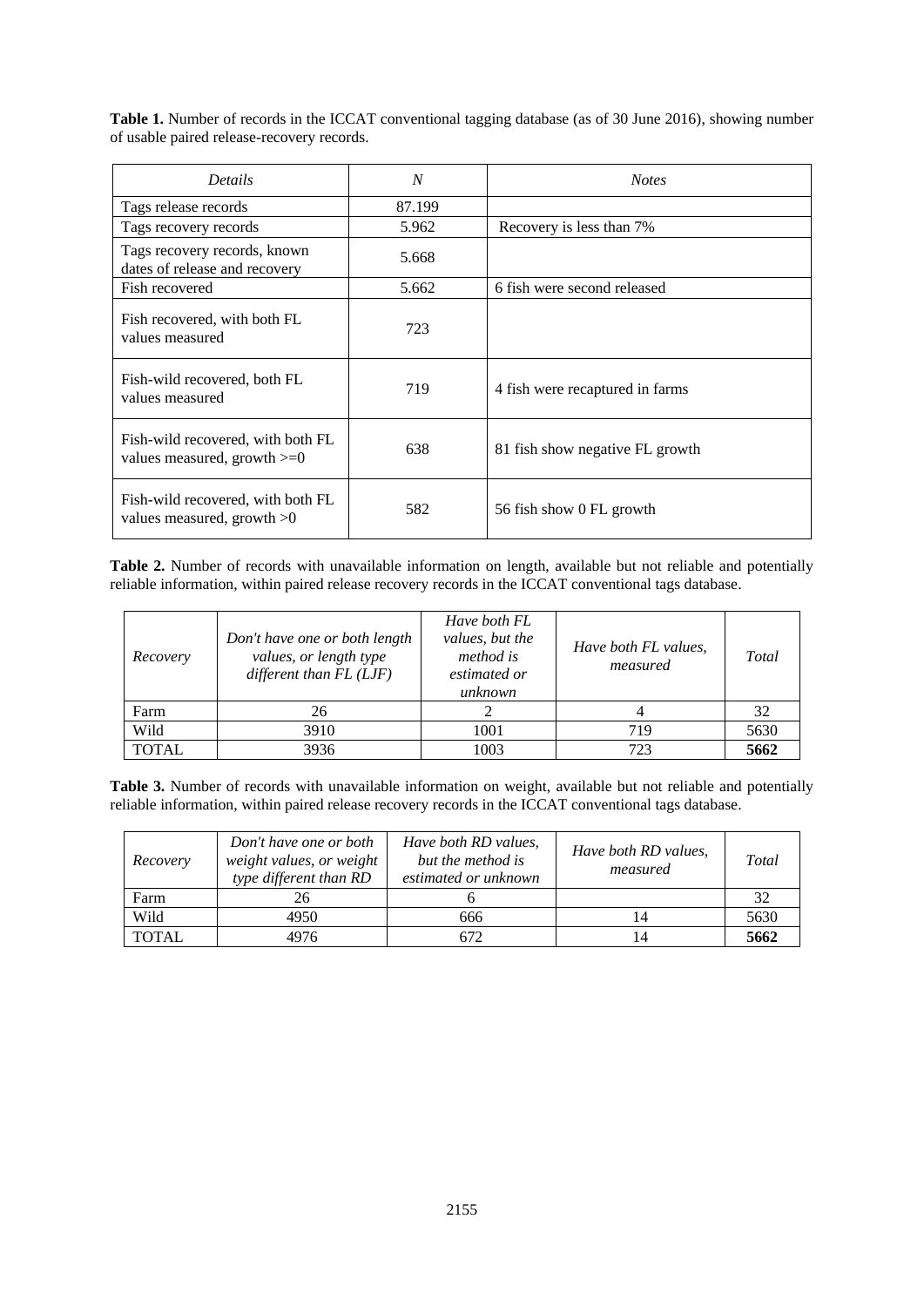| Length types       |                             |                      |                               |
|--------------------|-----------------------------|----------------------|-------------------------------|
| <b>LenTypeCode</b> | LenType                     |                      |                               |
| <b>UNK</b>         | Unknown                     |                      |                               |
| FL                 | Fork-length (strait)        | Length methods       |                               |
| LD1                | 1st dorsal (LD1)            | <b>LenMethodCode</b> | <b>LenMethod</b>              |
| <b>STD</b>         | Standard                    | U                    | Unknown                       |
| LJF                | Lower Jaw fork length       | E                    | Estimated (unknown method)    |
| <b>EYF</b>         | Eye-fork                    | <b>EWL</b>           | Estimated (W/L relationship)  |
| <b>TLE</b>         | Total length                | <b>EFR</b>           | Estimated (photo referencing) |
| <b>CFL</b>         | Curved fork length          |                      | techniques)                   |
| PAL                | Pectoral $\geq$ Anal length | M                    | Measured (unknown method)     |
| PFL                | Pectoral -> Fork Length     | <b>MMT</b>           | Measured (metric tape)        |
| <b>CKL</b>         | Cleithorum to Keel          | <b>MCA</b>           | Measured (calliper)           |

**Table 4.** Possible length types and measurement methods in the ICCAT conventional tagging database.

**Table 5.** Possible weight types and measurement methods in the ICCAT conventional tagging database.

|                     |                | Weight methods |                        |
|---------------------|----------------|----------------|------------------------|
| <b>Weight types</b> |                | WgtMethodCode  | WgtMethod              |
| <b>WgtTypeCode</b>  | WgtType        | <b>IUNK</b>    | Unknown                |
| <b>UN</b>           | Unknown        |                | Estimated (unk. tech.) |
| RD                  | Round weight   | IEWL           | Estimated (W/L rel.)   |
| DR                  | Dressed weight | lМ             | Measured (unk. tech.)  |
| FL                  | Fillet         | <b>MDY</b>     | Measured: Dynamomete   |

**Table 6.** Number of bluefin tunas tagged and recovered with geo-data validated by decade.

| Decade of recovery               | Number of tags<br>recovered with<br>validated data |
|----------------------------------|----------------------------------------------------|
| 1950                             | 5                                                  |
| 1960                             | 1802                                               |
| 1970                             | 1566                                               |
| 1980                             | 706                                                |
| 1990                             | 758                                                |
| 2000                             | 348                                                |
| 2010                             | 249                                                |
| <b>TOTAL</b><br>(without errors) | 5434                                               |

**Table 7.** Number of bluefin tunas tagged and recovered with validated geo-data under the GBYP (2011-2016).

| <b>GBYP</b> tags recovered with<br>release and recovery tag data | 192 |
|------------------------------------------------------------------|-----|
| GBYP juveniles with release<br>and recovery tag data             | 144 |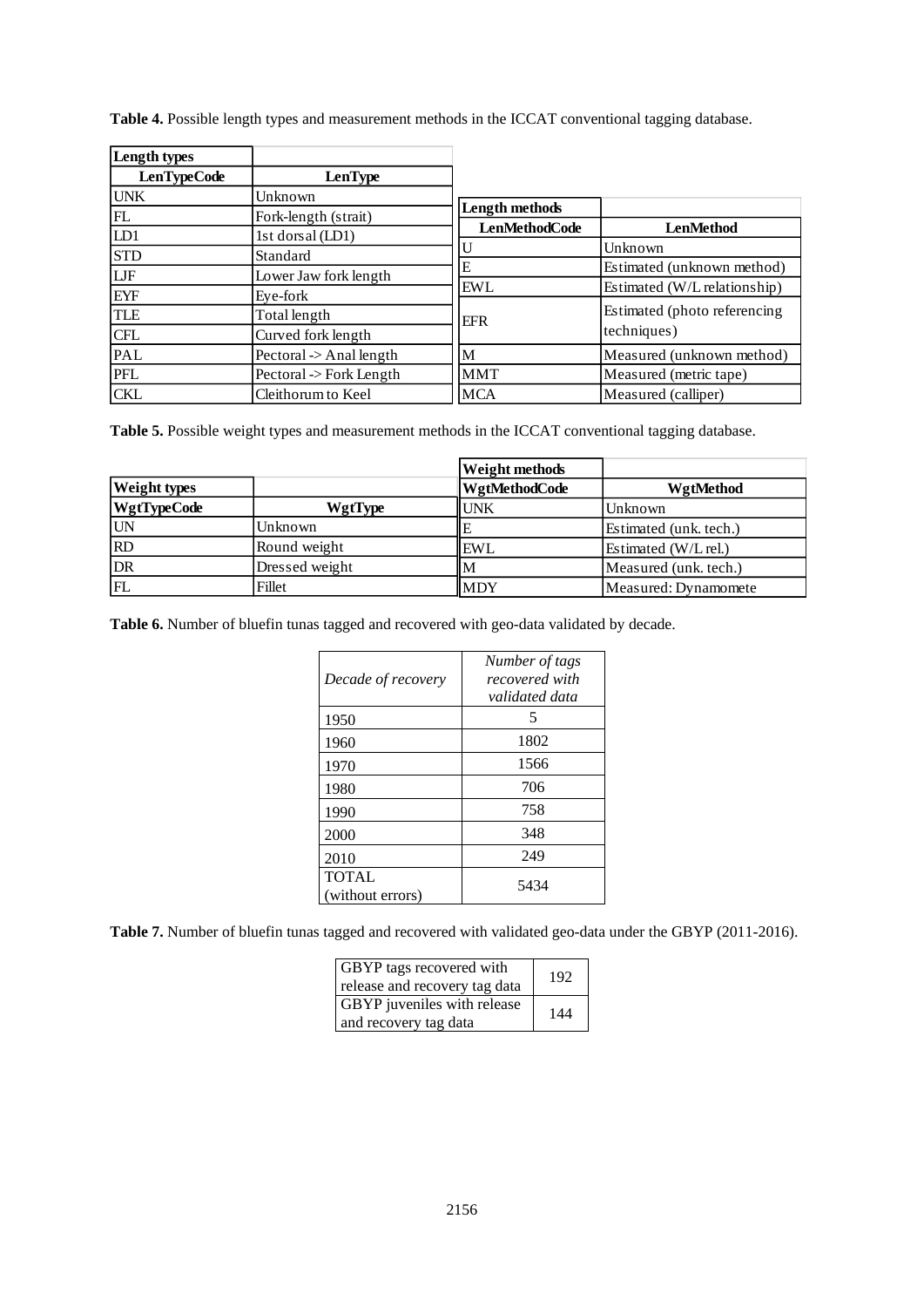

**Figure 1.** Sizes of recaptured fish at the time they were released (only fish with both FL and/or LJF values). Blue series indicate less reliable records where the size was estimated or the measure method was unknown, while red series indicate potentially more reliable measured values.



**Figure 2.** Sizes of recaptured fish at the time they were recovered (only fish with both FLand/or LJF values). Blue series indicate less reliable records where the size was estimated or the measure method was unknown, while red series indicate potentially more reliable measured values.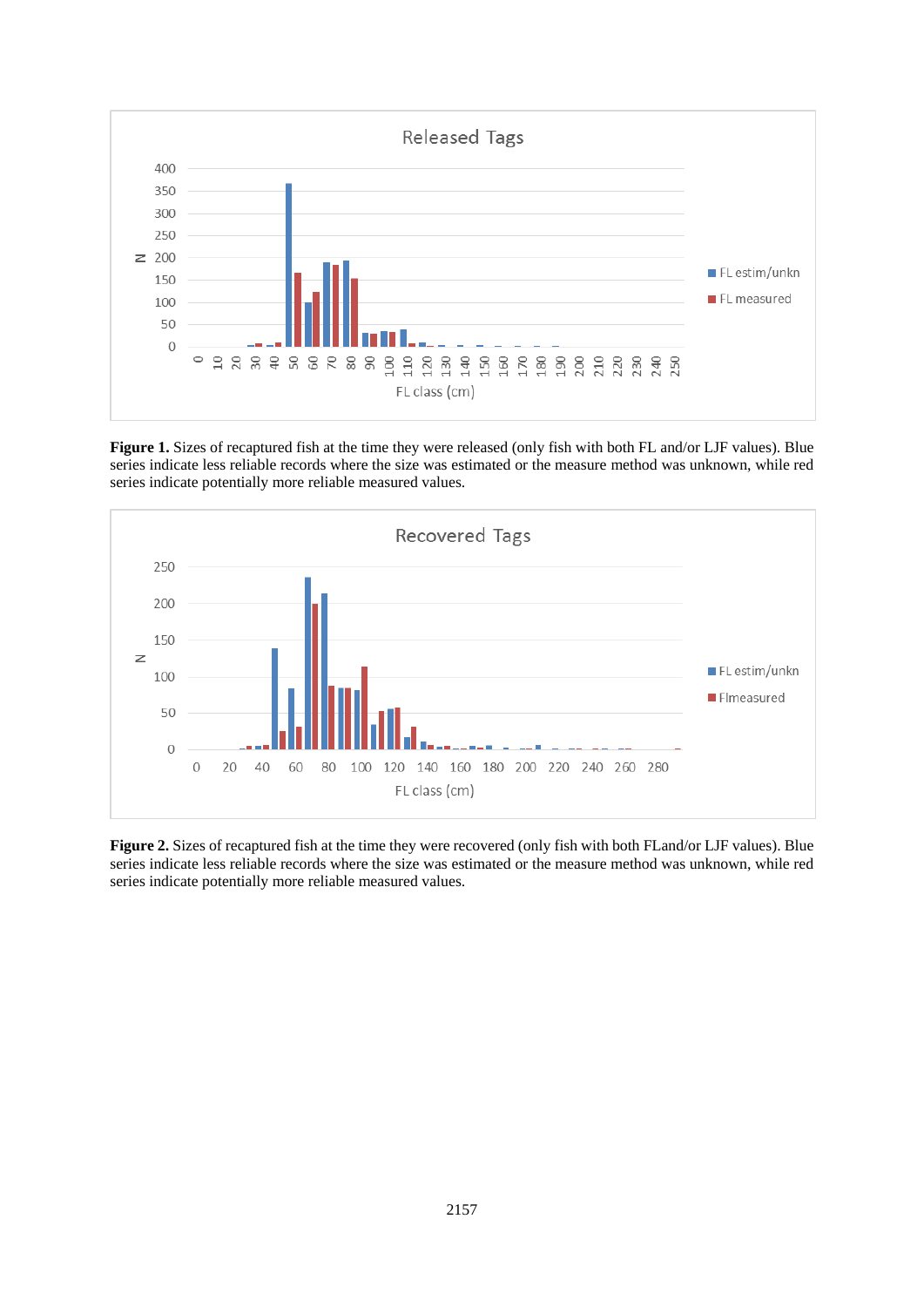

**Figure 3.** Weights of recaptured fish at the time they were released (only fish with both RW values). Blue series indicate less reliable records where the weight was estimated or the measure method was unknown, while red series indicate potentially more reliable measured values.



**Figure 4.** Weights of recaptured fish at the time they were recovered (only fish with both RW values). Blue series indicate less reliable records where the weight was estimated or the measure method was unknown, while red series indicate potentially more reliable measured values.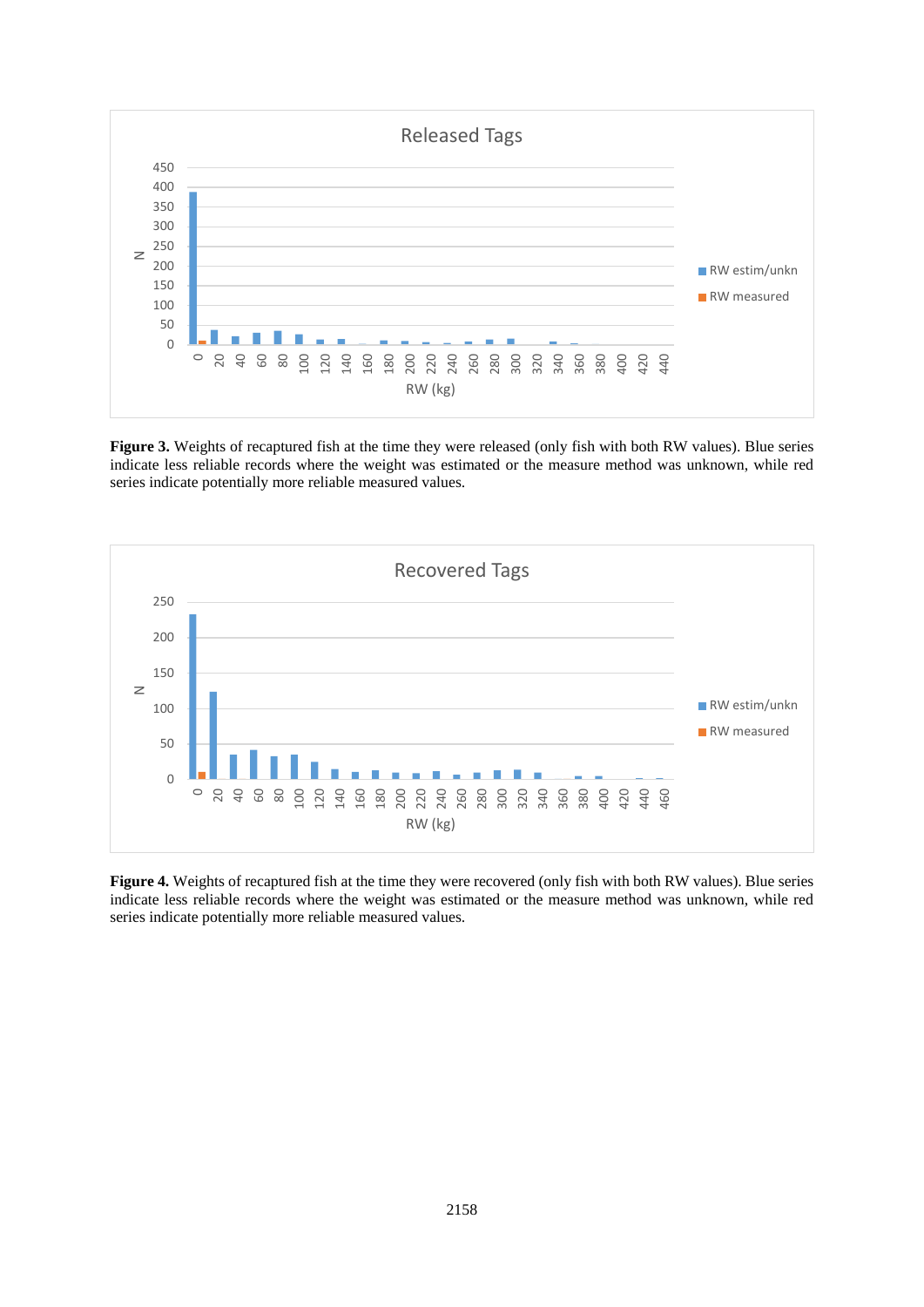

Figure 5. Absolute growth rate of bluefin tuna at length, calculated as increment in centimetres per day at liberty.



**Figure 6.** Relative growth rate of bluefin tuna at length, calculated as increment in centimetres per day at liberty per length.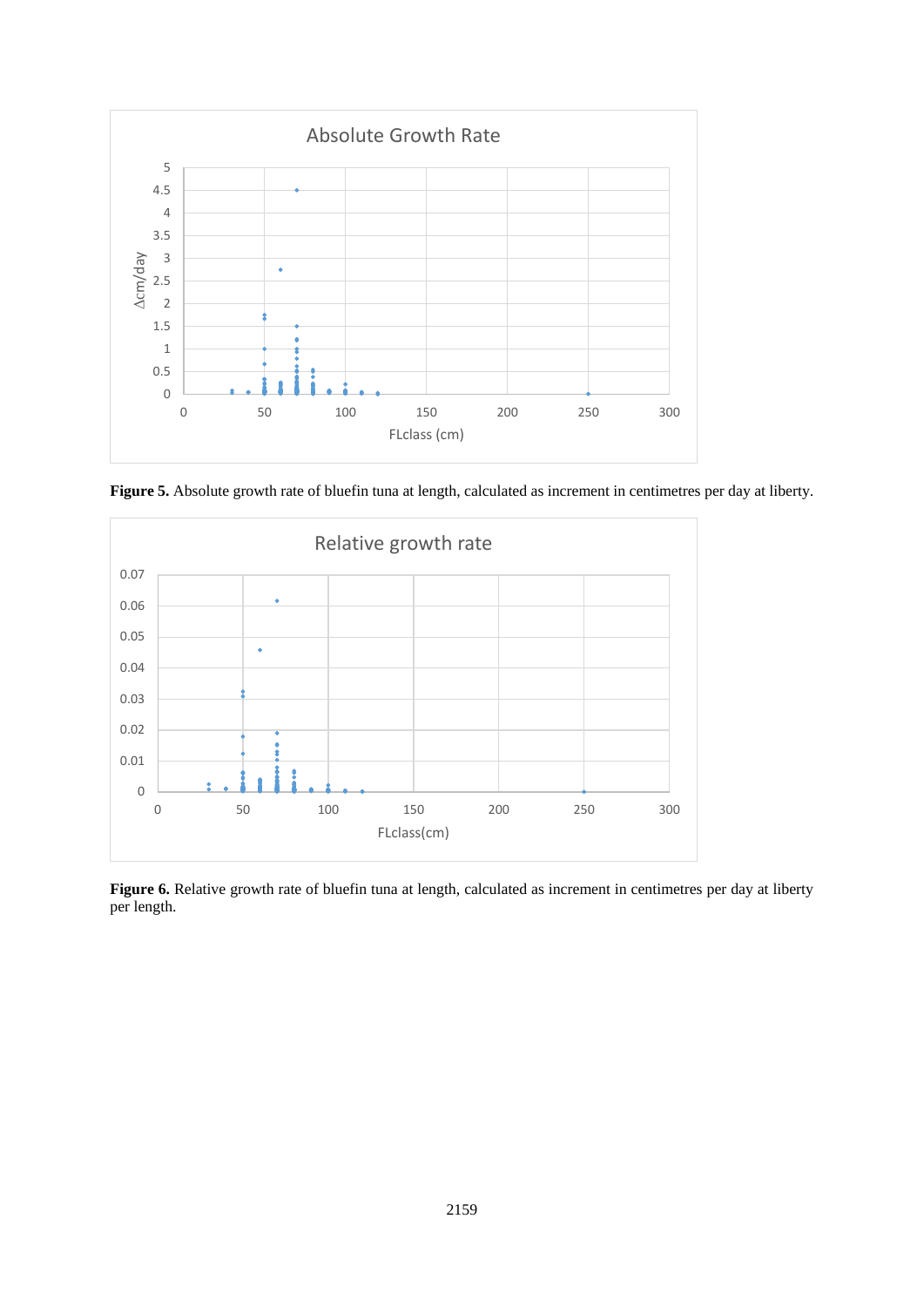

**Figure 7.** Box and whiskers plot of absolute growth rate at length.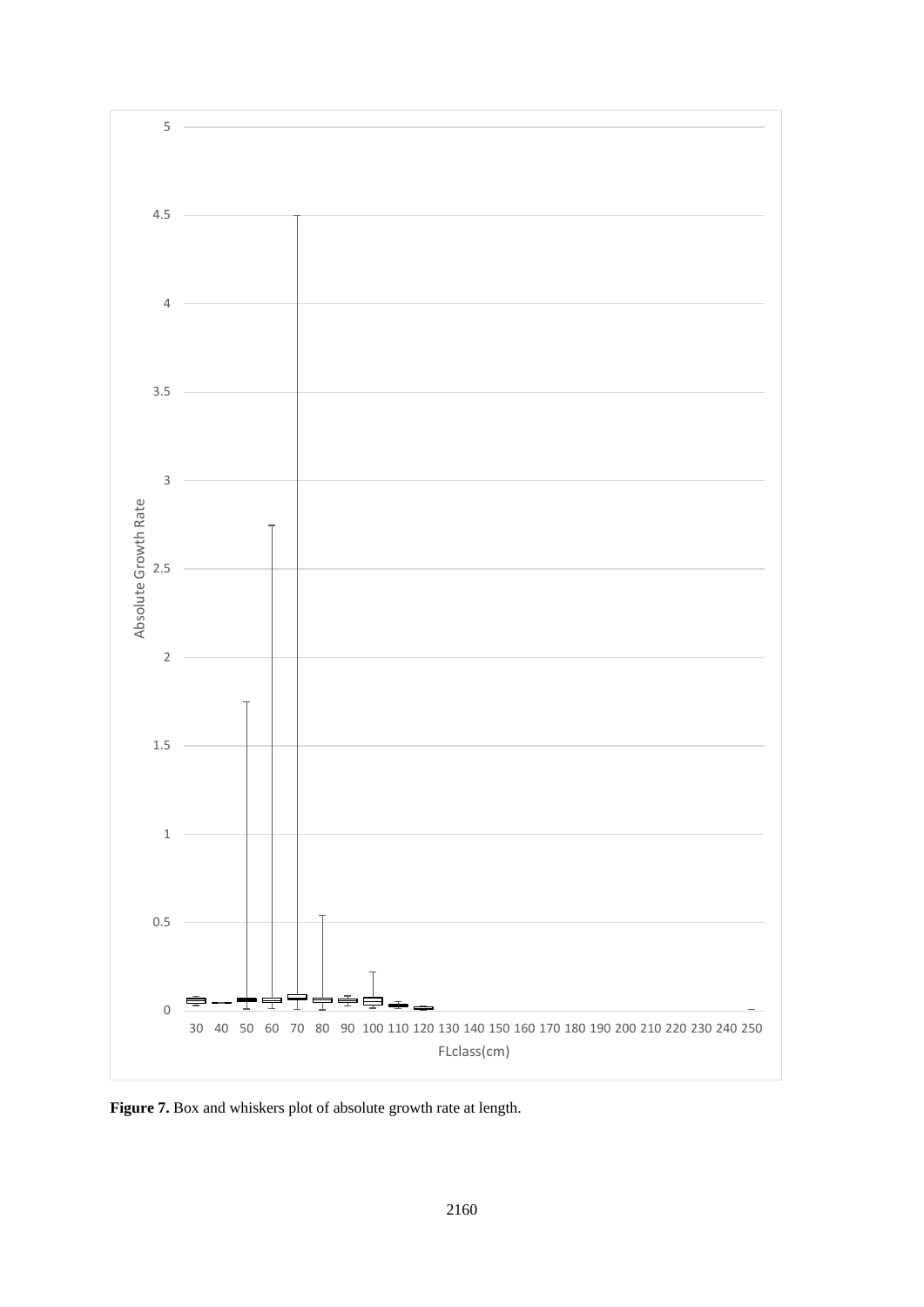

**Figure 8a**. Bluefin displacements detected using validated conventional tag data plotted by decade recoveries.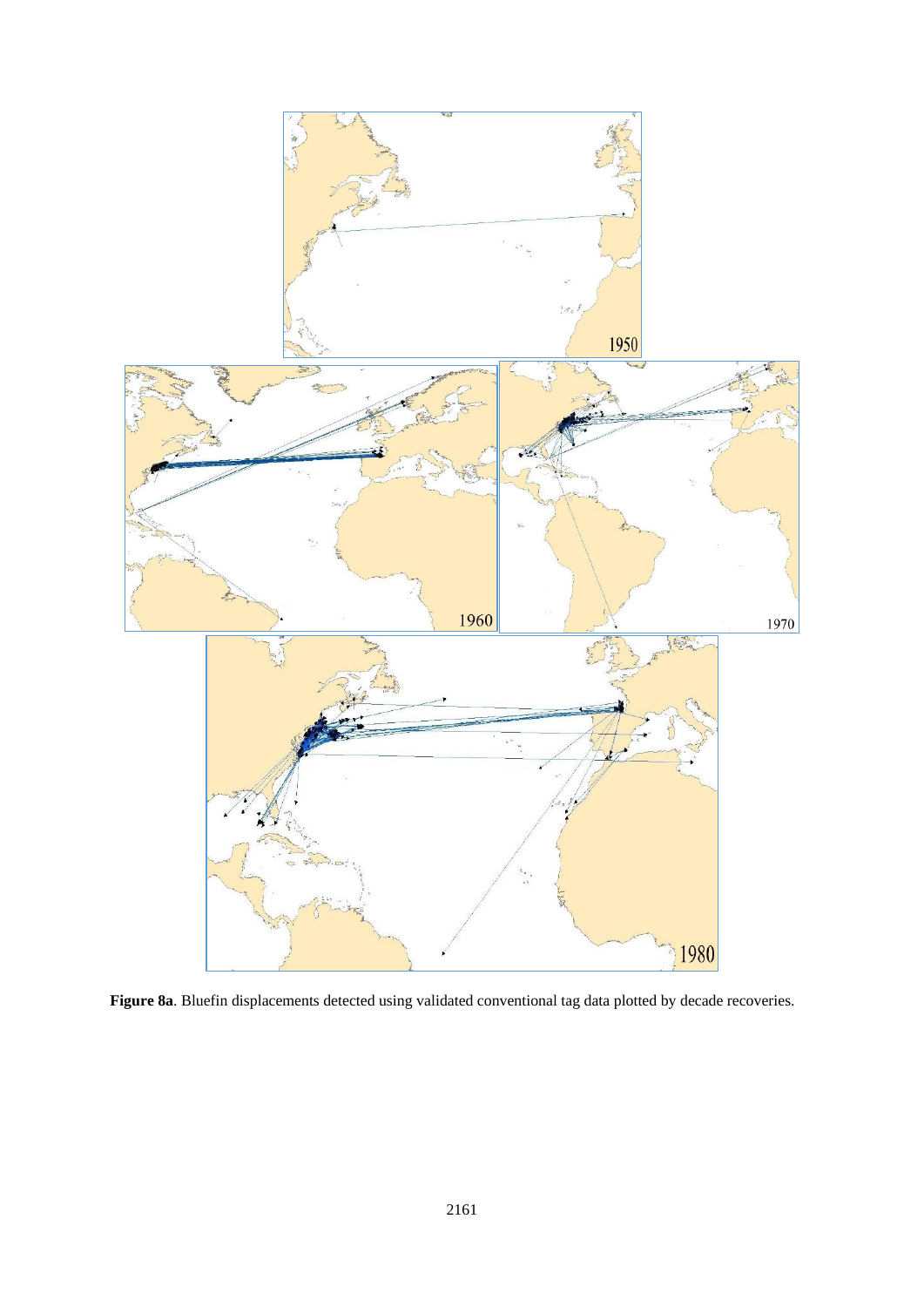

Figure 8b. Bluefin displacements detected using validated conventional tag data plotted by decade recoveries.